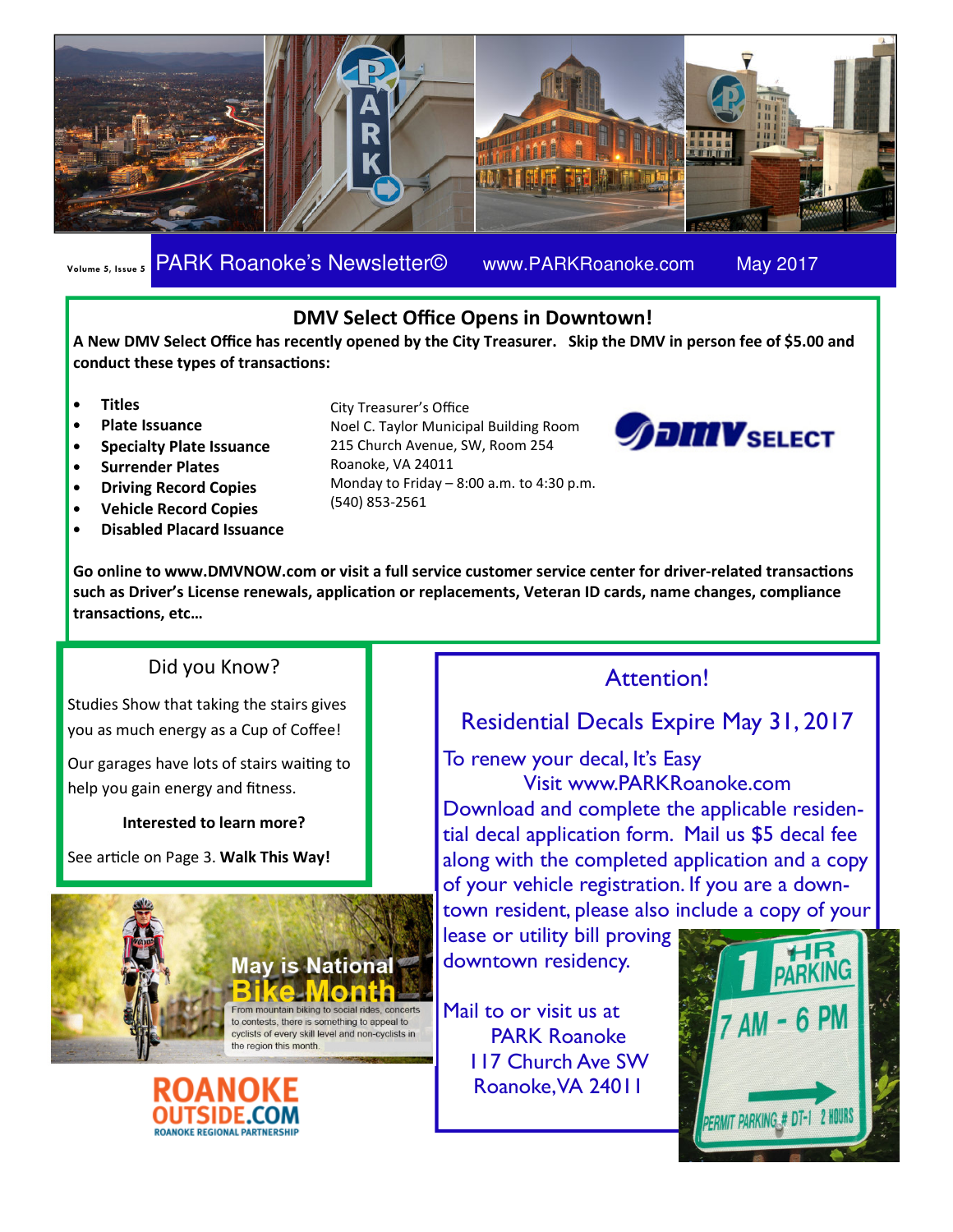

Payments for Monthly Parking and for Citations may now be paid on-line or over a toll free telephone line.

www.PARKRoanoke.com/payments or dial

1-888-272-9829 Use Jurisdiction Code 6246

A nominal processing fee of \$1.95 applies to credit/debit card payments.

PARK Roanoke P. O. Box 83 Roanoke, VA 24002 117 Church Avenue, SW Roanoke, VA 24011

Phone: 540-343-0585 Fax: 540-342-6447 E-mail: parking@PARKRoanoke.com

### **Accept the Ride Smart Challenge**

**Submitted by Jeremy Holmes, Director Ride Solutions**

#### Log your trips during the Ride Smart Challenge

 Each year, RIDE Solutions challenges area commuters to take miles off our region's roads by exploring their commute options. And each year, commuters throughout the Roanoke Valley and beyond find creative ways of avoiding tens of thousands of miles worth of trips. To participate, visit www.ridesolutions.org/challenge and log in to your existing account or create a new one. Together we can make the Roanoke Valley a cleaner, safer, and more prosperous place to live.

Logging Your Trips Throughout May, log ANY trip you take at ridesolutions.org. Logged trips will earn you extra entries into weekly contest and will count towards your Ride Smart Team total for other great Prizes! Commuting, Shopping, Dining, Every Mile Counts! Some great examples of trip ideas can be found below:

Walk with coworkers to lunch in the Market Building

Hop on your bike to head to Co-Op for groceries

Carpool with friends to happy hour at Jack Browns

Take the trolley to Fork in the Alley for dinner.

Log your trips this May and you could win prizes for the trips you already take!

#### Benefits of Taking the Challenge

Using alternative transportation can have a positive impact on almost every aspect of our community. For example:

**Saving money:** carpooling, taking the bus, and cycling all cut your commute costs in half or more – that means more money in your pocket!

Keep dollars local: 90% of what you spend on a gallon of gas leaves the local economy, so saving money by driving less means more of the money you keep will be spend right here in the Roanoke Valley, supporting local businesses.

- Keep it clean: Driving less reduces vehicle emissions, which helps keep our valley's air clean and our skies blue. May is the traditional start of the summer ozone pollution season, so getting out of
	- your car from time to time helps reduce the changes of smog on summer's really hot days.

Keep fit: Using alternative transportation is a good way to fit exercise into your daily routine, whether it's a five-mile bike ride to work, or a one-block walk to the bus stop.

Visit www.ridesolutions.org for more information on the challenge and for tons of resources to help you explore your options, from Google Transit to safe bike route requests and free carpool matches.

Batter Up! Submitted by Scott Leamon, Crime Prevention Specialist with the Roanoke City Police Department

Hello again! This month I want to talk to you about... softballs. Softball is of course a noun. One of my best friends plays in a rec softball league here in Roanoke and he loves it! I'm about as athletic as one of my ex-girlfriend's cats, Maxwell, who for weeks I thought was a realistic looking cat doll because I never saw him move off the couch. But I believe that, given a few practices, I could contribute on a rec softball team. And I also truly believe that, no matter how many times I tried, and even with Don Mattingly as my coach, I could never get a hit off Chicago

GRANT

Cubs closer Wade Davis.

 Softball can be a verb too. It's funny... I used to get that from some viewers almost every time when I worked for WSLS after I interviewed a politician: "Oh! Scott Leamon, you're a wimp! You didn't ask anything but softball questions." They thought I took it too easy on them.

 So why would we want to play softball with the crooks, criminals, and thieves? Why would we want to make it so easy for them?

 Remember that when you forget to lock your doors, or leave something valuable in plain view... you're playing rec league softball. You're making it easy for the thieves to steal from you.

 I don't know about you, but when it comes to crime prevention, I want a bunch of major league closers running around here in Roanoke. Wade Davis's ERA at the time I wrote this was 0 because he hasn't given up a run all year. He makes it hard on opposing hitters and that's the mindset I want for you.

 So no softballs when you park in the garage the next morning before work. Let's give any would-be thieves 100 mph chin music!